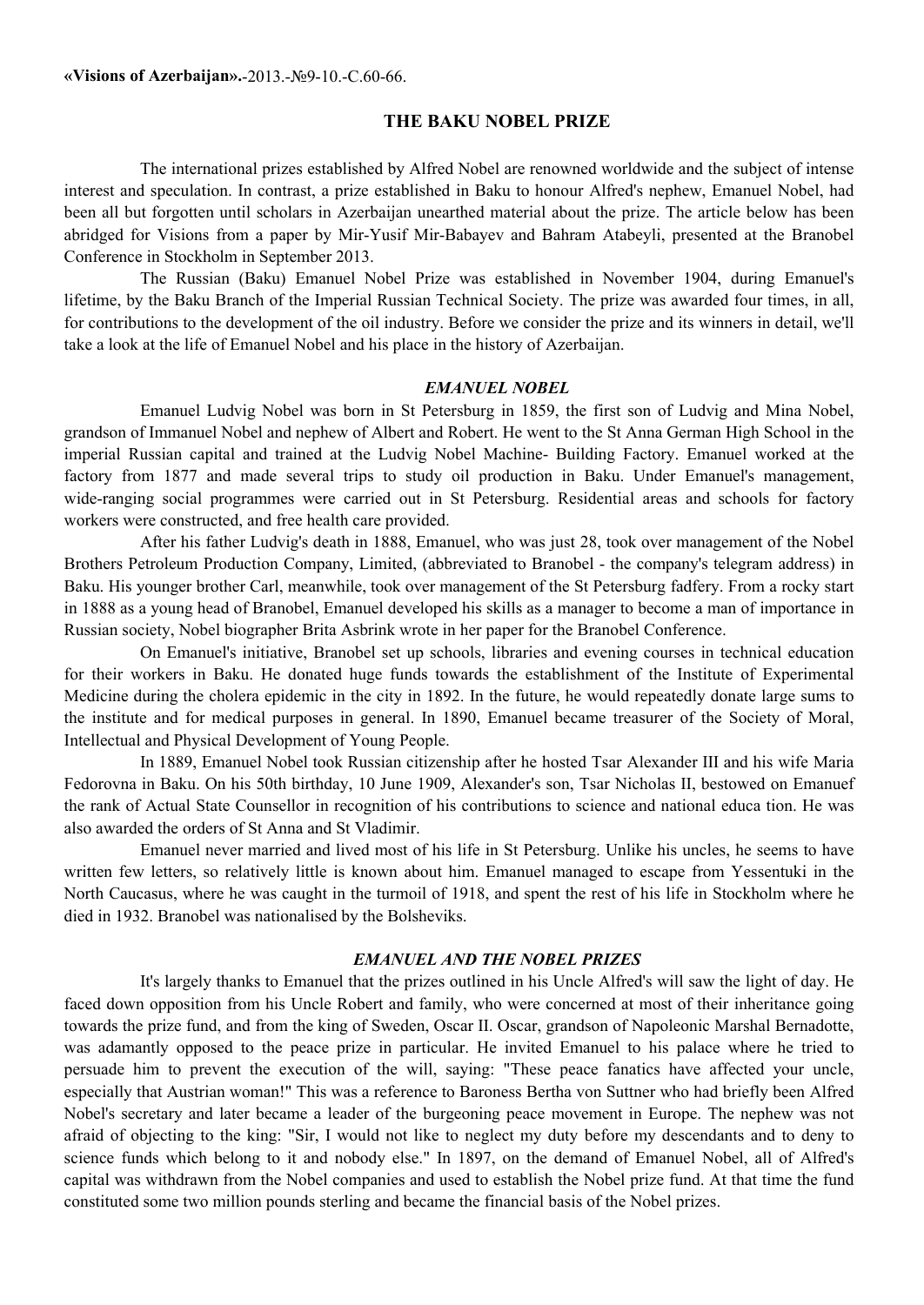# *DIESEL ENGINES*

As head of the Branobel company, Emanuel Nobel worked to develop its power division in every possible way, promoting Rudolf Diesel's new engines in Russia. It was under Emanuel Nobel's leadership that the St Petersburg factory in 1899 became the first in the world to manufacture Diesel's motors on an industrial scale. The figures show his success: the Nobel factory in St Petersburg produced seven diesel engines in 1900, but 50 in 1904.

This is how Emanuel Nobel explained his enthusiasm for the Diesel engines in a speech to the board of the Branobel company: We guessed that the diesel engine would be most suited to Russia where enterprises are not so large. We took into account that there is a naturally rich supply of fuel for diesel engines here. So demand for new production will be constant and will grow rapidly.

# *OIL TANKERS*

The Nobel brothers were known for their innovations. It was under Ludvig's management that the world's first oil tanker steamship, the Zoroaster, was launched in 1877, with a capacity of 15,000 poods (ap proximately 245 tonnes). Under Emanuel's management, the first oil tankers with diesel engines, the Vandal and Sarmat, both with a capacity of 50,000 poods (approximately 820 tonnes) were launched in 1903 and 1904 respectively. The Vandal, constructed in Sormovo, had three three-cylinder diesel engines with full electric transmission.

Russia became the first "diesel power" in the world, thanks to Emanuel Nobel's mass production of diesel engines for his fleet of oil tankers. The huge diesel-powered tanker Kirghiz was launched on 2 October 1908 in Sormovo, Nizhniy Novgorod, ordered by Branobel. The Kirghiz could carry up to 600,000 poods (over 10,000 tonnes) of liquid cargo. In just two years, four motor-powered tankers were plying the Caspian Sea - three belonged to Branobel and one to the Merkuryev brothers - and made up to 4,000 voyages a year.

In 1913, 70 of the world's 80 motor vessels were in Russia. The Russian trade journal Teplokhod (Motor Vessel) wrote in 1915: The development of the motorship business is closely connected with the development of the oil industry. And, in this respect, as Branobel workers canteen the general manager of the Nobel brothers partnership, Emanuel Ludvigovich did motor shipping a considerable service by regulating the home market, bringing the product closer to the population, making special sorts of fuel and lubricating oils and exploring new oilfields. He also contributed to the regulation of the Russian oil market, gaining a hard-won victory in foreign markets and succeeding in getting and safeguarding the independence of the partnership which was a major Russian enterprise.

# *THE RUSSIAN (BAKU) EMANUEL NOBEL PRIZE*

The Baku Branch of the Imperial Russian Technical Society founded the prize in honour of Emanuel Nobel in November 1904. (The Baku Branch of the society had been established on 24 March 1879.) Interestingly, one of Branobel's competitors in the Baku oil industry, the Rothschilds' Mazut company, contributed capital of 10,000 roubles to create the prize fund.

The Emanuel Nobel Prize was to be presented annually for the best works or inventions in the oil business with a sum of 1,000 roubles for the winner. The prize winner was decided by a commission, which included renowned architect Col Nikolay (Nikolaus) von der Nonne (1832-1908).

The rules for awarding the prize were:

- Both Russian and foreign citizens were eligible to apply.
- Candidates should submit their work in Russian no later than three months prior to the awarding of the prize, that is, not later than 25 February of the year in question.
- The winner of the prize was announced on 25 May, that is, the anniversary of the founding of the Branobel company.
- Work had to be submitted under a pseudonym with the real name of the candidate written in a closed, sealed envelope, which would be opened only after the prize winner had been determined.
- Results of the competition were to be declared both to the Branobel company and to the companies that contributed to the prize fund.

The Baku Emanuel Nobel Prize was awarded in Baku four times: in 1909, the year of Emanuel's 50th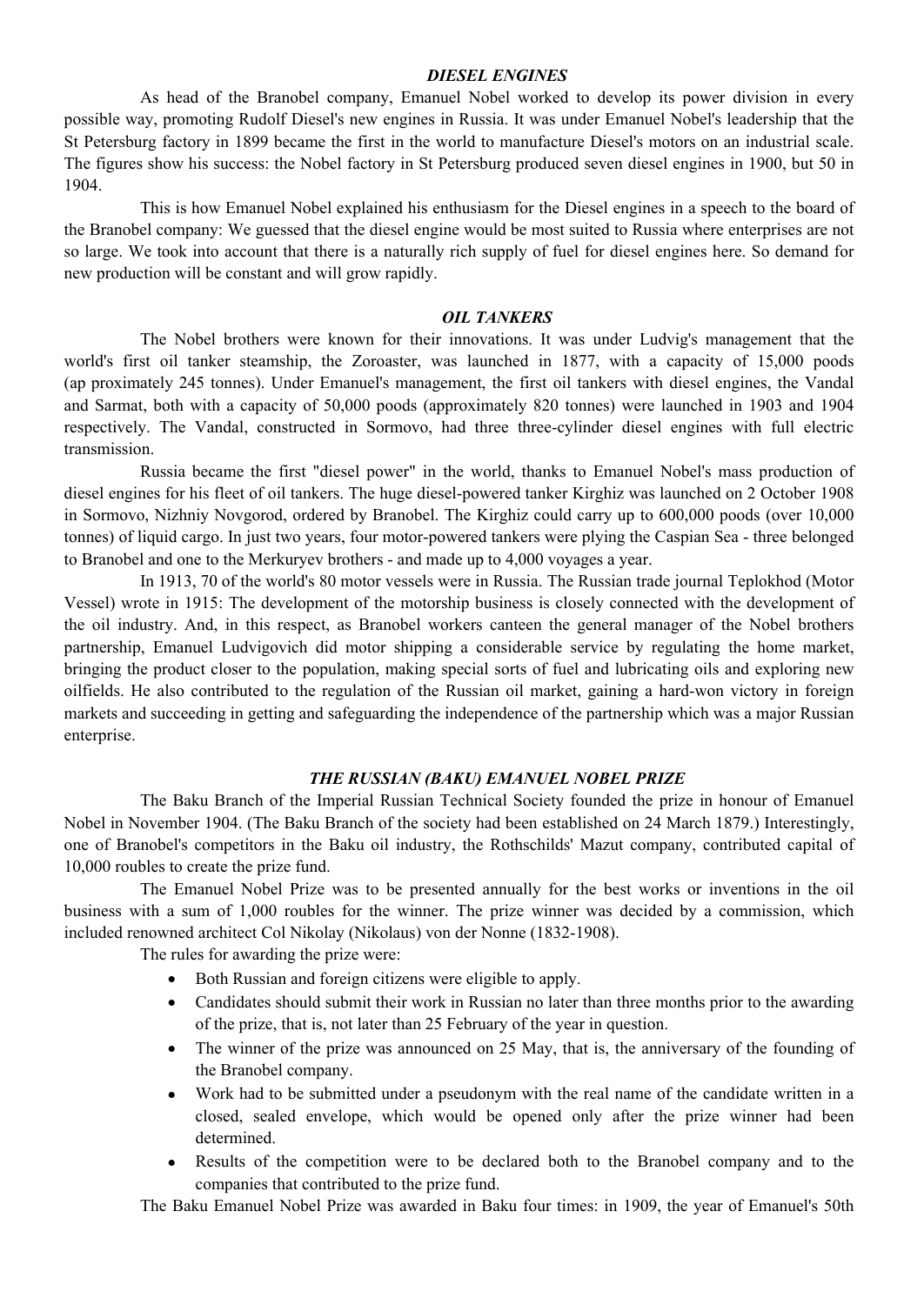birthday and the 30th anniversary of the Branobel oil company, in 1910, 1911 and 1914.

## *VIKTOR HERR*

The first Emanuel Nobel Prize was awarded ta Baku oil chemist Viktor Fedorovich Herr in 1909 for his work on "Isolating two main fatty acids of the oxalic acid series through the oxidation of fractions of Baku oil from 500s to 1630SC with 1.4 density nitric acid".

Viktor Fedorovich Herr was born in Taman, Ukraine, in 1875. He was a German subject but later became a citizen of the Soviet Union.

At the III International Oil Congress in Bucharest (8-13 September 1907), Viktor Herr and A.T. Predit gave a report on the chemical composition of Baku oils, which sparked great interest. Herr had isolated naphthenic acids from the water of Boyuk Shor Lake, which gathered run-off water from the oil fields at Balakhani. He managed the laboratory of the Baku Branch of the Russian Imperial Technical Society and was editor-in-chief of the world's oldest oil journal, The Proceedings of the Baku Branch of the Russian Imperial Technical Society, which was founded in Baku in 1886. During the Soviet period, Viktor Herr was professor of organic chemistry at the Azerbaijan Teacher Training Institute and worked closely with Yusif Mammadaliyev. In 1926, ceramic muffle furnaces designed by Herr and G.P. Ulyanov were put into operation.

During Stalin's mass repressions Viktor Herr was arrested on charges of spying for Germany. He was shot in 1940.

#### *MORE WINNERS*

The second Baku Emanuel Nobel Prize was awarded to mining engineer Konstantin Moiseyevich llgisonis for his "Design for apparatus for drilling and at the same time plugging wells".

The third Baku Emanuel Nobel Prize was awarded to Moscow University Professor A.M. Nastyukov and his assistant K.L. Molyarov in 1911 for their work on "Acquiring the properties of liquids through the condensation of unsaturated hydrocarbons of oil with formalin''

The fourth and last Baku Emanuel Nobel Prize was awarded in 1914 to a Baku mining engineer, Candidate of Natural Sciences Saak Grigoryevich Isaakov for his work on "A sand reel, operated exclusively by hand, with a bailer attached to the sand reel pulley to prevent dragging".

## *FIRST NOBEL PRIZE*

Emanuel and Alfred were not the only Nobels to have prizes named after them. In fact, the very first Nobel prize was named after Ludvig Nobel. On 31 March 1889, a year after Ludvig's death, a memorial assembly in his honour was held in the Imperial Russian Technical Society (IRTS). The establishment of the Ludvig Nobel Prize with a gold medal bearing his image was announced at this meeting. The prize was to be awarded for "the best composition or research on the metallurgical or oil industry (in general or in part) or for outstanding inventions or improvements to the equipment used in these industries, bearing in mind their greatest practical application to development in Russia". On 18 January 1891, the IRTS Council approved the regulations for "the prize and medal named after Ludvig Nobel, established under the IRTS by the Nobel Brothers Petroleum Production Company":

- Prizes were awarded by the IRTS Council.
- The session at which the final prize was awarded should always be held on 31 March to commemorate the date of Ludvig's death.
- Information about forthcoming deadlines for the Ludvig Nobel Prize should be published not less than once a year in the IRTS Notes and in the most widely read newspapers in the capital, and also in the Baku provincial press.

The IRTS set the prize at some 1,200 roubles. The first Russian awarded to engineer Alexey Stepanov (1866-1937) in March 1896 for his research on "The fundamentals of lamp theory". The second Nobel prize was awarded in March, 1898 to IRTS member, State Counsellor, Doctor Vsevolod Baskakov for his work on "The oil heating of apartment houses without a fuel oil burner", in which he solved the problem of the full burning of oil without atomisation. In May 1905, the last award of the Ludvig Nobel Prize was made to engineer Alexander Nikiforov for his work "Method of acquiring benzene and its homologues from Russian oil".

# *ALFRED NOBEL*

The founder of the renowned international Nobel prizes, Alfred Nobel, made most of his money from